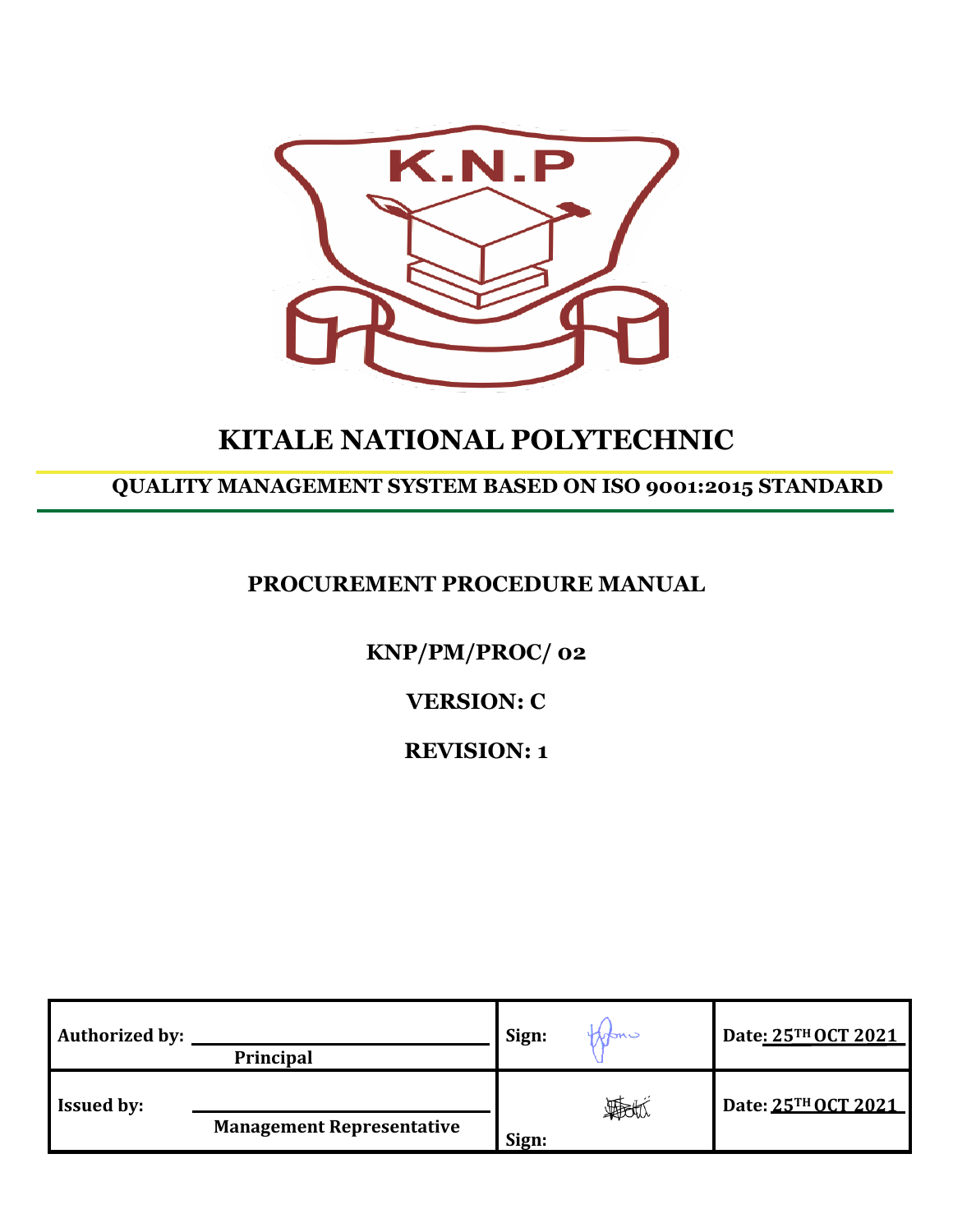

#### **TABLE OF CONTENTS**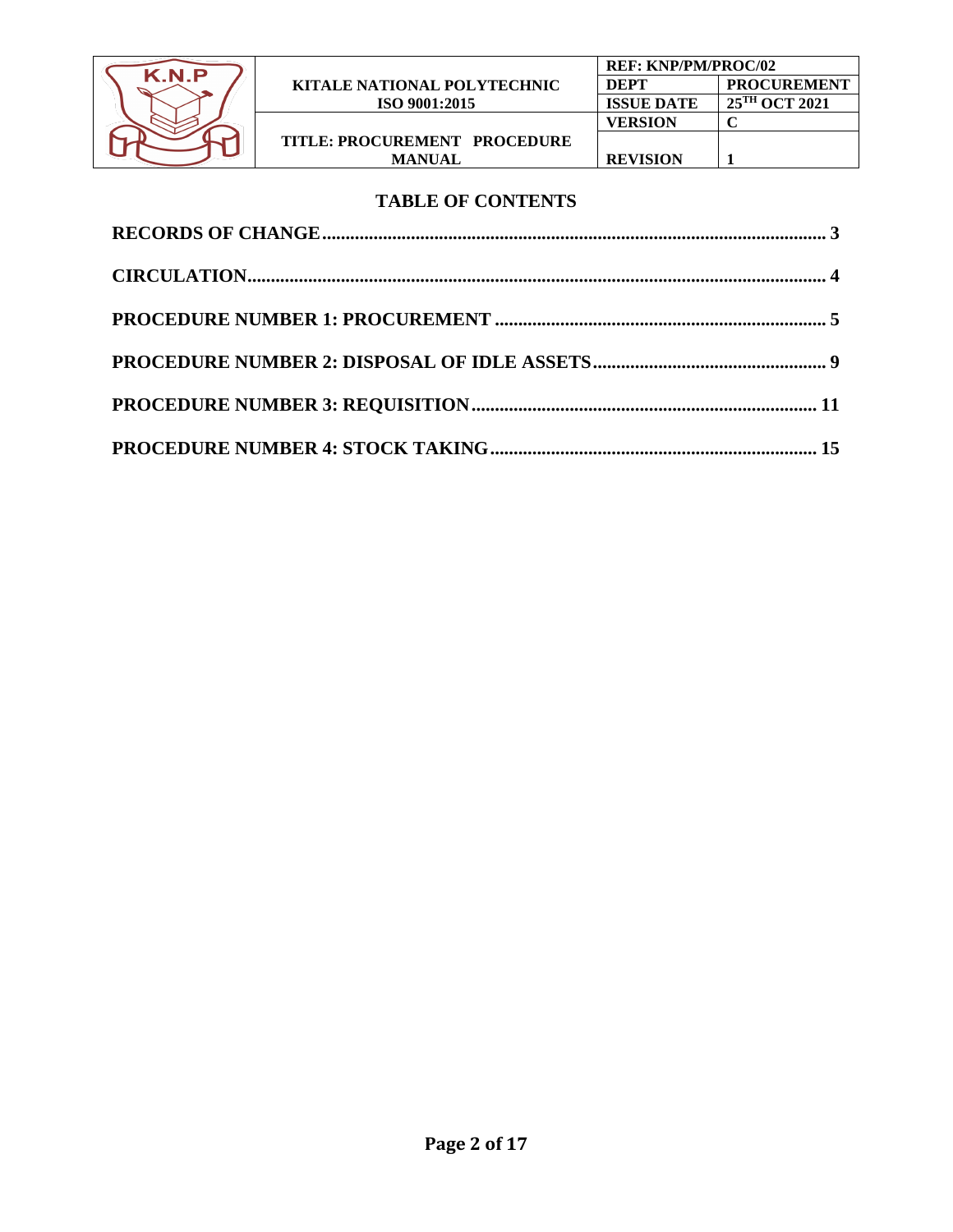| K.N.P |                                    | <b>REF: KNP/PM/PROC/02</b> |                           |
|-------|------------------------------------|----------------------------|---------------------------|
|       | <b>KITALE NATIONAL POLYTECHNIC</b> | <b>DEPT</b>                | <b>PROCUREMENT</b>        |
|       | ISO 9001:2015                      | <b>ISSUE DATE</b>          | 25 <sup>TH</sup> OCT 2021 |
|       |                                    | <b>VERSION</b>             |                           |
|       | TITLE: PROCUREMENT PROCEDURE       |                            |                           |
|       | <b>MANUAL</b>                      | <b>REVISION</b>            |                           |

## <span id="page-2-0"></span>**RECORDS OF CHANGE**

| $\overline{NO}$ . | <b>DETAILS OF CHANGE</b> | <b>DATE</b> |
|-------------------|--------------------------|-------------|
| 1.                |                          |             |
| 2.                |                          |             |
| 3.                |                          |             |
| 4.                |                          |             |
| 5.                |                          |             |
| 6.                |                          |             |
| 7.                |                          |             |
| 8.                |                          |             |
| 9.                |                          |             |
| 10.               |                          |             |
| 11.               |                          |             |
| 12.               |                          |             |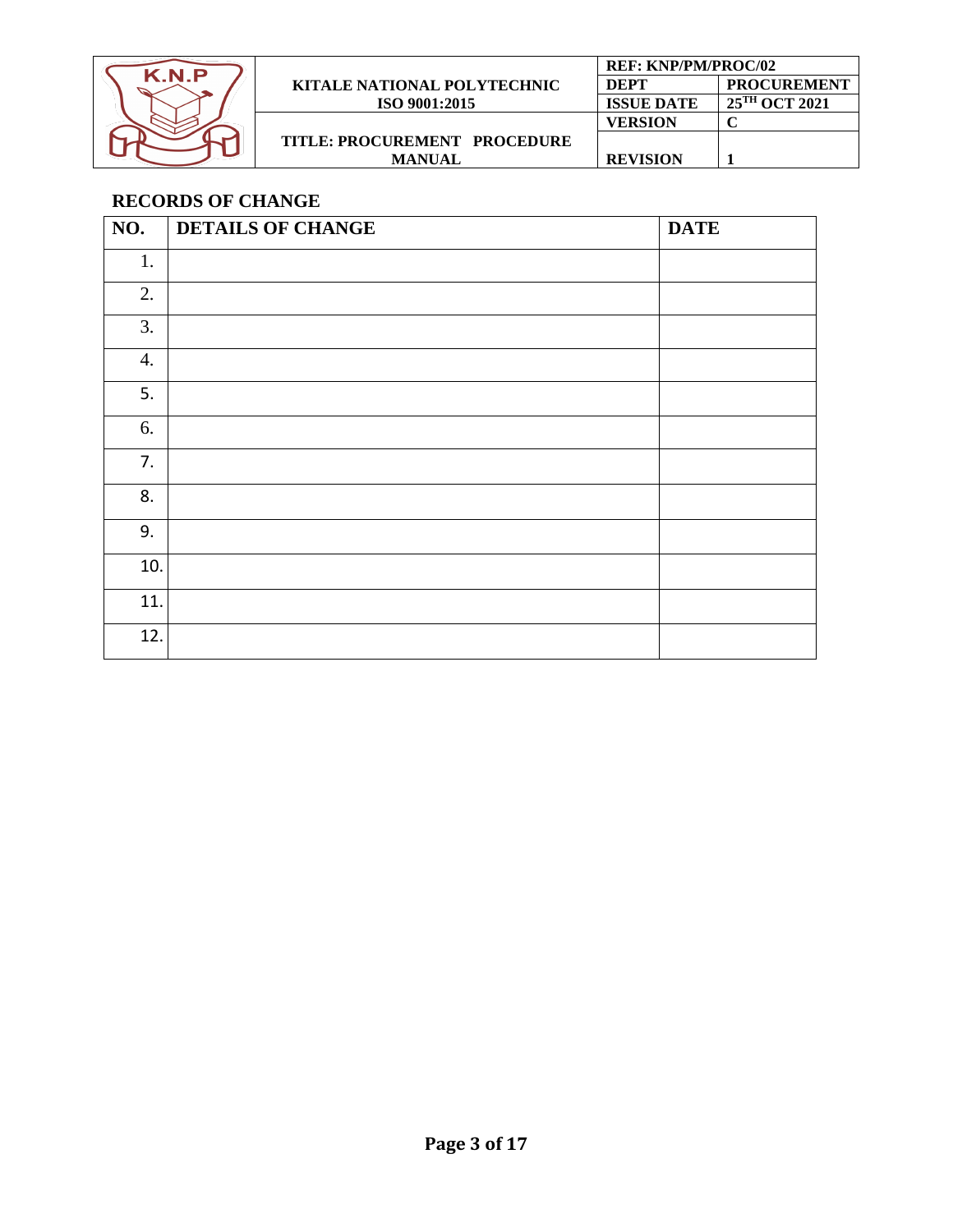

## <span id="page-3-0"></span>**CIRCULATION**

| <b>NAME</b>                               | COPY NO.         |
|-------------------------------------------|------------------|
| Principal                                 | 1.               |
| <b>Deputy Principal Administration</b>    | 2.               |
| <b>Deputy Principal Academics</b>         | 3.               |
| Registrar                                 | $\overline{4}$ . |
| <b>Dean of students</b>                   | 5.               |
| <b>Management representative</b>          | 6.               |
| <b>HOD</b> Agriculture                    | 7.               |
| <b>HOD Building and civil engineering</b> | 8.               |
| <b>HOD Business</b>                       | 9.               |
| <b>HOD Electrical /electronic</b>         | 10.              |
| <b>HOD Hospitality Management</b>         | 11.              |
| <b>HOD IT</b>                             | 12.              |
| <b>HOD Liberal studies</b>                | 13.              |
| <b>HOD Maths and Applied sciences</b>     | 14.              |
| <b>HOD Mechanical Engineering</b>         | 15.              |
| <b>Examinations Officer</b>               | 16.              |
| <b>Finance Officer</b>                    | 17.              |
| <b>Procurement Officer</b>                | 18.              |
| <b>HOD Guidance and Counseling</b>        | 19.              |
| <b>HOD Library</b>                        | 20.              |
| <b>Industrial Liaison Officer</b>         | 21.              |
| <b>PC</b> Coordinator                     | 22.              |
| <b>Sports Officer</b>                     | 23.              |
| <b>External Auditor</b>                   | 24.              |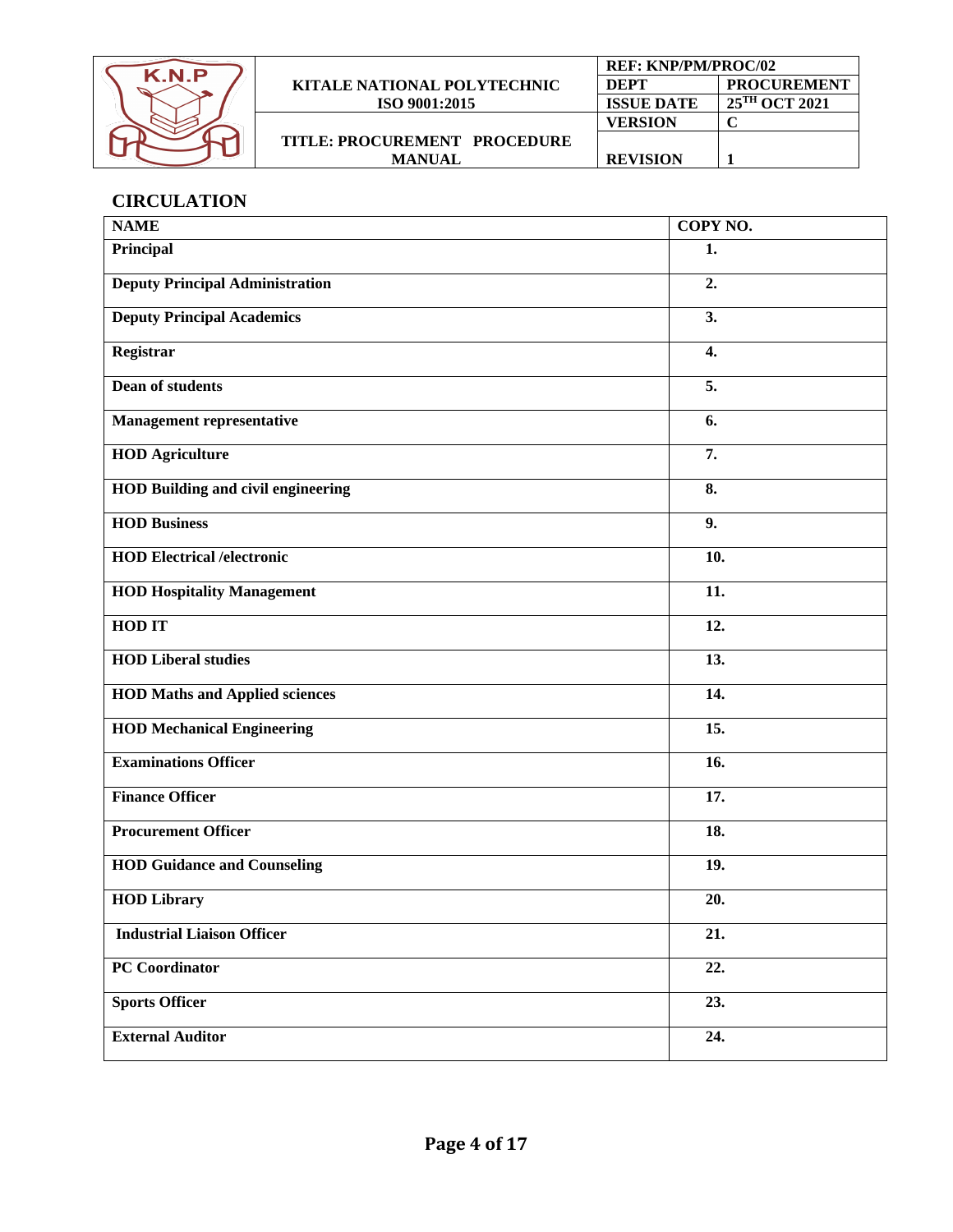

**REF: KNP/PM/PROC/02**

#### <span id="page-4-0"></span>**PROCEDURE NUMBER 1: PROCUREMENT**

#### **1.0 GENERAL**

#### **1.1 PURPOSE**:

The purpose of this procedure is to ensure effective procurement within the Polytechnic.

#### **1.2 SCOPE**:

This procedure applies to all procurement activities within the Polytechnic.

#### **1.3 REFERENCES**:

- a) Public Procurement and Asset Disposal Act 2015
- b) PPOA Manual (2009)
- c) Procurement procedure for public TVET Institutions
- d) Presidential Directives
- e) Public Procurement and Asset Disposal Regulations 2020

## **1.4 TERMS DEFINITIONS**

- P O Procurement Officer
- F.O- Finance Officer

## **1.5 PRINCIPAL RESPONSIBILITY**

The P.O shall ensure adherence to this procedure

## **1.6 INTERFACES/INTERACTIONS**

- a) Finance for payment of suppliers
- b) User department for submission of requisitions
- c) Principal for approval /advice/consultation

## **1.7 PERFORMANCE TARGET**

The performance shall be measured through the overall performance of the Department basing on;

| PERFORMANCE TARGET                                                                     | MONITORING AND MEASUREMENT                     |
|----------------------------------------------------------------------------------------|------------------------------------------------|
| Procurement plan submitted to the                                                      | Review the Copies of duly approved procurement |
| Authority within 60 days after beginning of $\parallel$ plan and records of submission |                                                |
| the financial year                                                                     |                                                |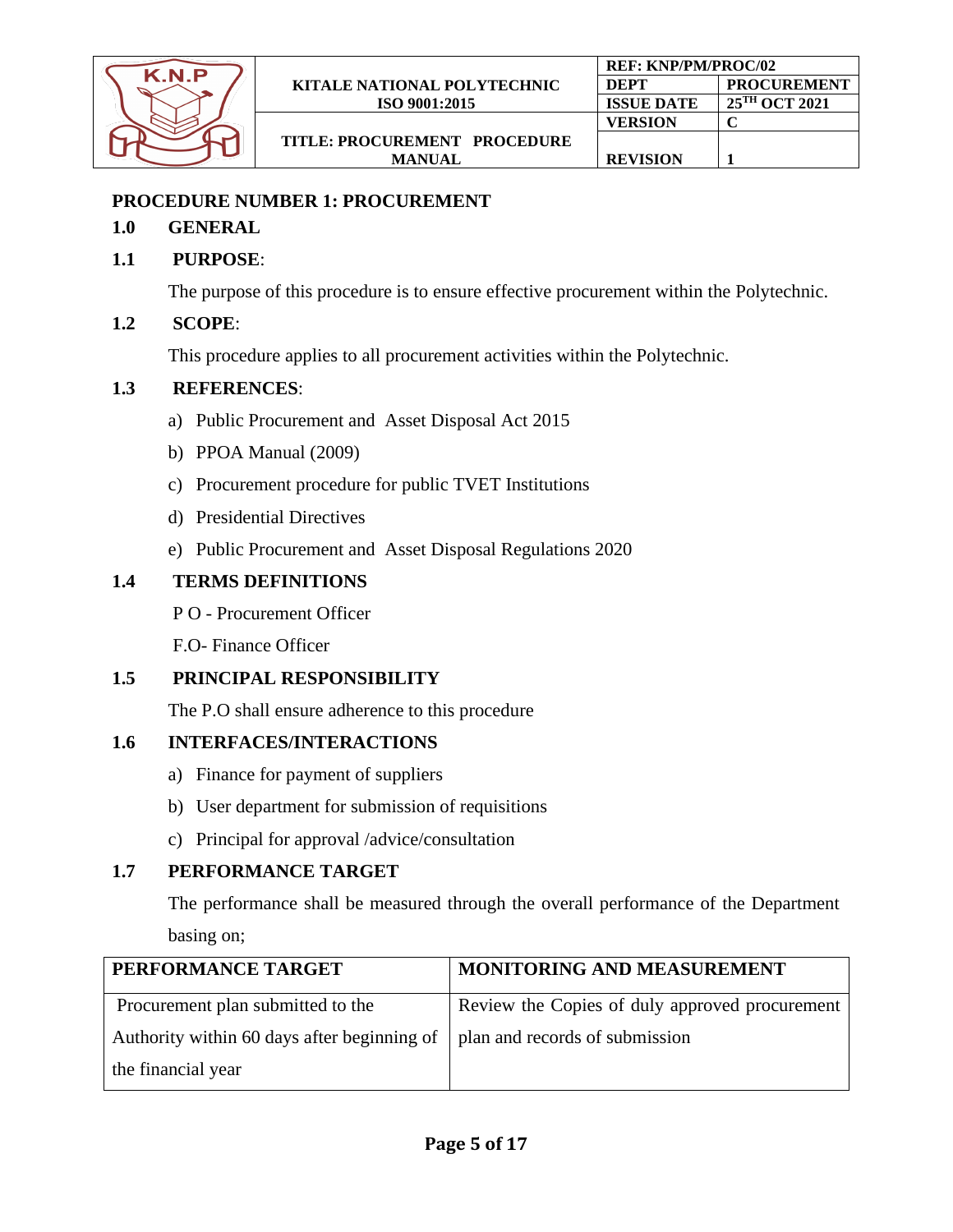| K N P |                              | <b>REF: KNP/PM/PROC/02</b> |                           |
|-------|------------------------------|----------------------------|---------------------------|
|       | KITALE NATIONAL POLYTECHNIC  | <b>DEPT</b>                | <b>PROCUREMENT</b>        |
|       | ISO 9001:2015                | <b>ISSUE DATE</b>          | $25^{\text{TH}}$ OCT 2021 |
|       |                              | VERSION                    |                           |
|       | TITLE: PROCUREMENT PROCEDURE |                            |                           |
|       | <b>MANUAL</b>                | <b>REVISION</b>            |                           |
|       |                              |                            |                           |

| Submission of quarterly report on            | Review the Copies of duly approved quarterly        |  |  |
|----------------------------------------------|-----------------------------------------------------|--|--|
| 30% preference and reservation to the        | report forms and records of submission              |  |  |
| authority within the first two weeks of      |                                                     |  |  |
| preceding quarter                            |                                                     |  |  |
| Fairness in selection of suppliers           | Review the requirements as per tender documents     |  |  |
|                                              | against the list of applicants and list of selected |  |  |
|                                              | suppliers                                           |  |  |
| Processing only orders that are in line with | Review received orders and processed orders         |  |  |
| the plan                                     | against procurement plan                            |  |  |
| Re –evaluation of suppliers annually         | Review evidence- (minutes) of revaluation and       |  |  |
|                                              | decision made against time stipulated               |  |  |

The resources to be used in the process are listed below:-

- a) Computers & printers
- b) stationary
- c) personnel
- d) the Act- PPADA

## **1.9 INPUTS AND OUTPUTS**

| <b>INPUTS</b>                | <b>OUTPUTS</b>                                        |
|------------------------------|-------------------------------------------------------|
| Budget for the previous year | Procurement plan<br>$\overline{\phantom{a}}$          |
| Tender opening committee     | Tender notice                                         |
| <b>Evaluation committee</b>  | List of tender applicants<br>$\overline{\phantom{0}}$ |
| LPO/LSO                      | Evaluation report/minutes                             |
|                              | Tender award                                          |
|                              | Received goods/services                               |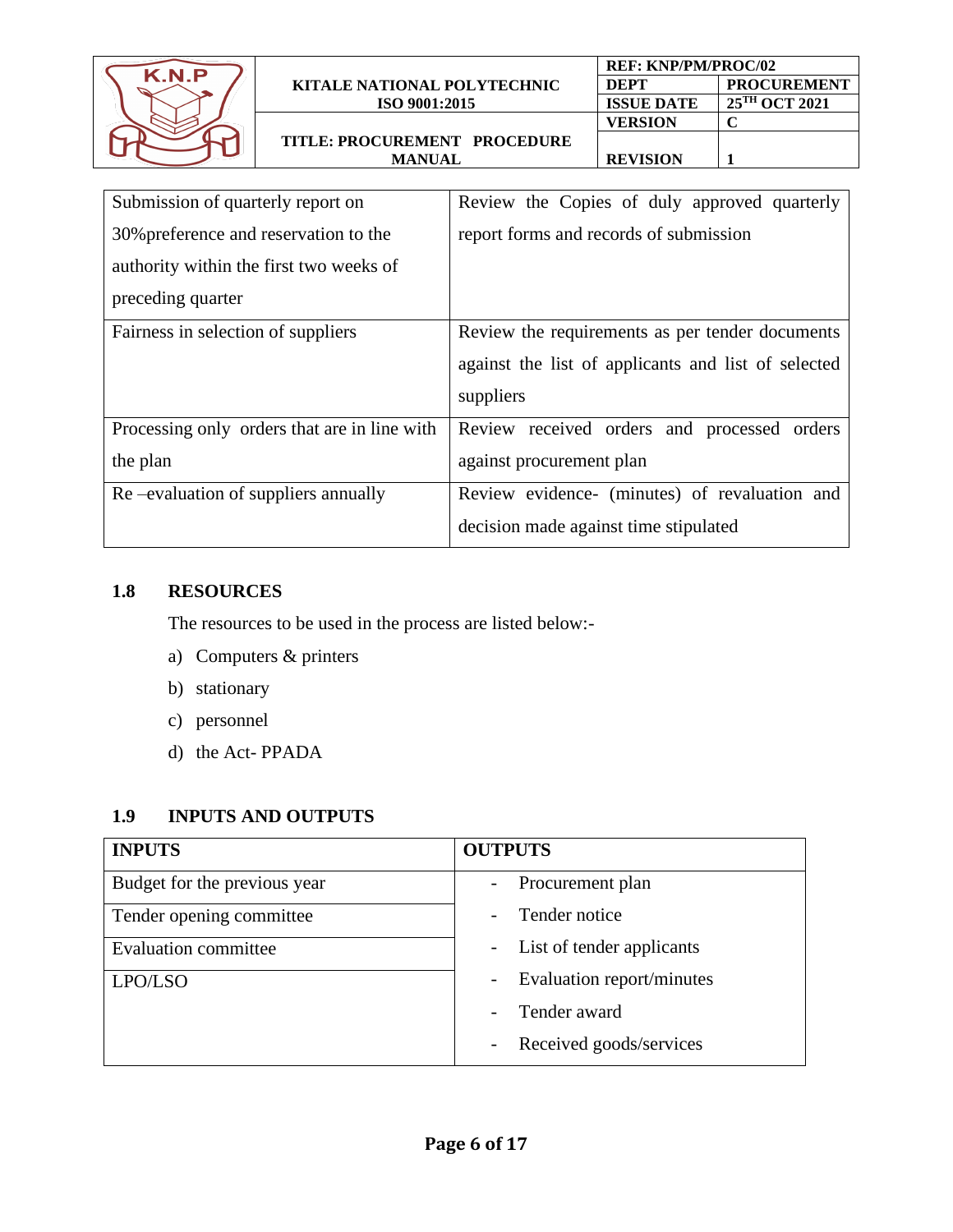| K N P |                                    | <b>REF: KNP/PM/PROC/02</b> |                           |
|-------|------------------------------------|----------------------------|---------------------------|
|       | <b>KITALE NATIONAL POLYTECHNIC</b> | DEPT                       | <b>PROCUREMENT</b>        |
|       | <b>ISO 9001:2015</b>               | <b>ISSUE DATE</b>          | 25 <sup>TH</sup> OCT 2021 |
|       |                                    | VERSION                    |                           |
|       | TITLE: PROCUREMENT PROCEDURE       |                            |                           |
|       | <b>MANUAL</b>                      | <b>REVISION</b>            |                           |

#### **2.0 METHOD**

#### **2.1 Procurement Planning**

- 2.1.1 This activity shall start with the P.O communicating to the FO as per the internal communication procedure manual to submit the approved budget by the first week of April
- 2.1.2 The PO then shall extract the approved departmental budgets and consolidate it to a polytechnic procurement plan and the submit it to the principal for approval
- 2.1.3 Upon approval of the procurement plan the PO together with the Principal will set advertisement date

## **2.2 Opening of Tenders**

- 2.2.1 This activity shall start with the expiry of advertisement date and time. The chairman of tender opening committee shall close the tender box witnessed by the tenderers /bidders or their representatives.
- 2.2.2 After closing of the tender box the chairman of the tender opening committee shall convene a meeting of the tender opening committee and representatives/tenderers /bidders to open the tenders within the same day
- 2.2.3 The chairman tender opening committee shall forward tender documents to the Principal who will appoint tender evaluation committee to evaluate the tenders
- **2.3 Evaluation and Selection of Suppliers**
- 2.3.1 This procedure shall start with the Chairperson of the evaluation committee convening a meeting of the evaluation committee to evaluate suppliers
- 2.3.2 Evaluation of suppliers shall be done as per the criteria given in the tender document.
- 2.3.3 Upon the evaluation, the recommendation shall be forwarded to the head of the procurement unit (P.O) for professional opinion.
- 2.3.4 The PO shall express professional opinion and forward together with the evaluation report to the Principal (AO) who shall then award and notify the applicants.
- 2.3.5 After 7 days of notification the successful tenderers will sign the contract agreement.
- 2.3.6 For the prequalified suppliers they shall receive Quotation when and as need arises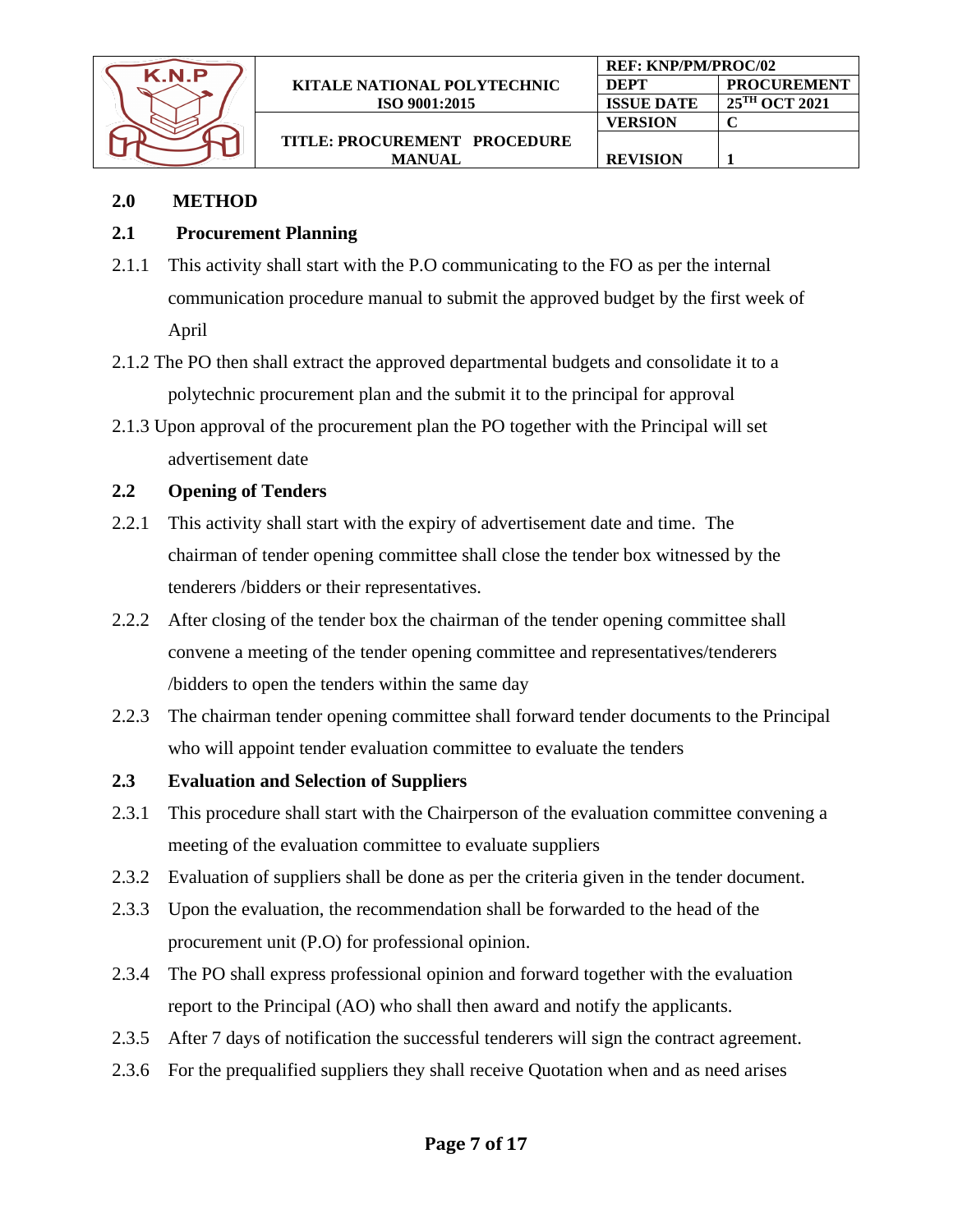

## **2.4 Purchasing**

2.4.1 The process shall start with the PO raising the LPO/LSO after SOR have been approved by the principal.

**REVISION 1**

- 2.4.2 The P.O shall then submit the LPO/LSO for signing by principal.
- 2.4.3 Upon signing of LPO/LSO the PO shall send it to the supplier for action. Upon receipt of LPO/LSO by the supplier, the delivery of goods shall be made as per order and specification accompanied by delivery note and invoice
- 2.4.4 Receiving of goods shall be carried out by inspection and acceptance committee who shall then check, test and Inspect goods as per the order if they have been delivered in the right quantity, quality and specification. For low value procurement, inspection shall be carried out by the stores officers.
- 2.4.5 The storekeeper shall then make entries of the items in the system, certify the invoices and submit it to the FO for payment

#### **2.5 Re-evaluation of Suppliers**

- 2.5.1 Re-evaluation of suppliers shall be conducted annually to meet the criteria below:
	- a. Timeliness
	- b. Quality
	- c. Quantity
	- d. Specification
	- e. Statutory/legal requirements
- 2.5.2 After the re-evaluation, the PO shall implement the decision arrived at by the committee and as appropriate and update the list of prequalified Suppliers

## **3.0 LIST OF APPLICABLE RECORDS/REPORTS**

- a) LPO/LSO
- b) Evaluation and re-evaluation report
- c) List of pre-qualified suppliers
- d) Minutes of evaluation committee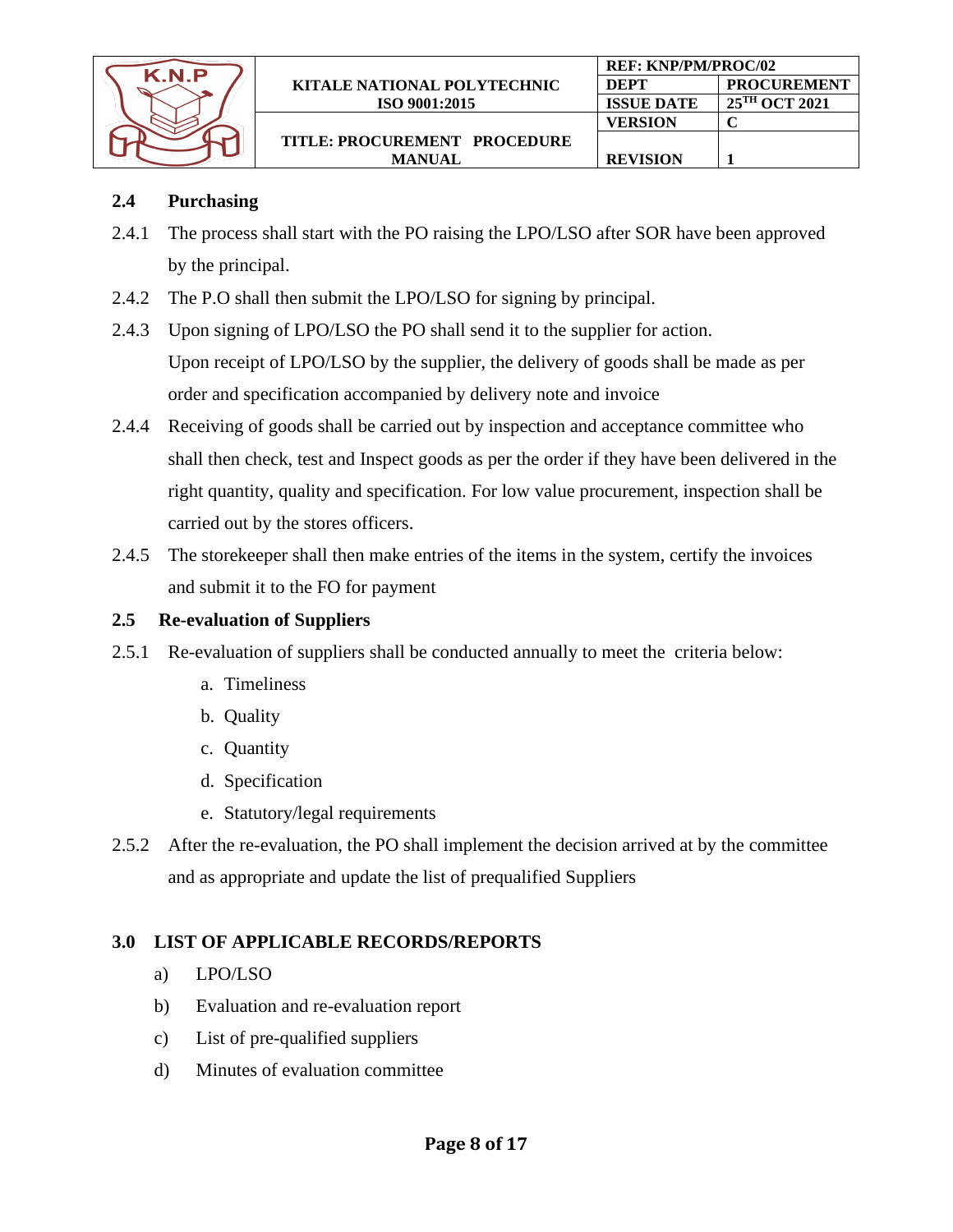

## <span id="page-8-0"></span>**PROCEDURE NUMBER 2: DISPOSAL OF IDLE ASSETS**

## **1.0 GENERAL**

## **1.1 PURPOSE**

The purpose of this procedure is to ensure that disposable and idle assets are disposed in an effective, efficient and transparent manner

**REVISION 1**

## **1.2 SCOPE**

This procedure shall cover disposals of all disposable and idle assets within The Polytechnic.

#### **1.3 REFERENCES**

- a) Public Procurement and Asset Disposal Act 2015
- b) PPOA Manual (2009)
- c) Public Procurement regulations 2020

## **1.4 TERMS DEFINITION**

- a) PO- Procurement officer
- b) FO finance officer
- c) COG- Council of Governors

## **1.5 PRINCIPAL RESPONSIBILITY**

The PO shall ensure that this procedure is adhered to.

## **1.6 INTERFACES/INTERACTIONS**

- a) Finance office to receive payments
- b) User departments for identification of idle assets
- c) Technical experts for advise on reserved price
- d) Principal for approval

## **1.7 PERFORMANCE TARGET**

The performance shall be measured through the overall performance of the Department basing on;

| PERFORMANCE TARGET                        |           | MONITORING AND MEASUREMENT |         |            |
|-------------------------------------------|-----------|----------------------------|---------|------------|
| Timely identification and disposal of all | Review    | disposal records           | against | stipulated |
| surpluses, obsolete and unserviceable     | timelines |                            |         |            |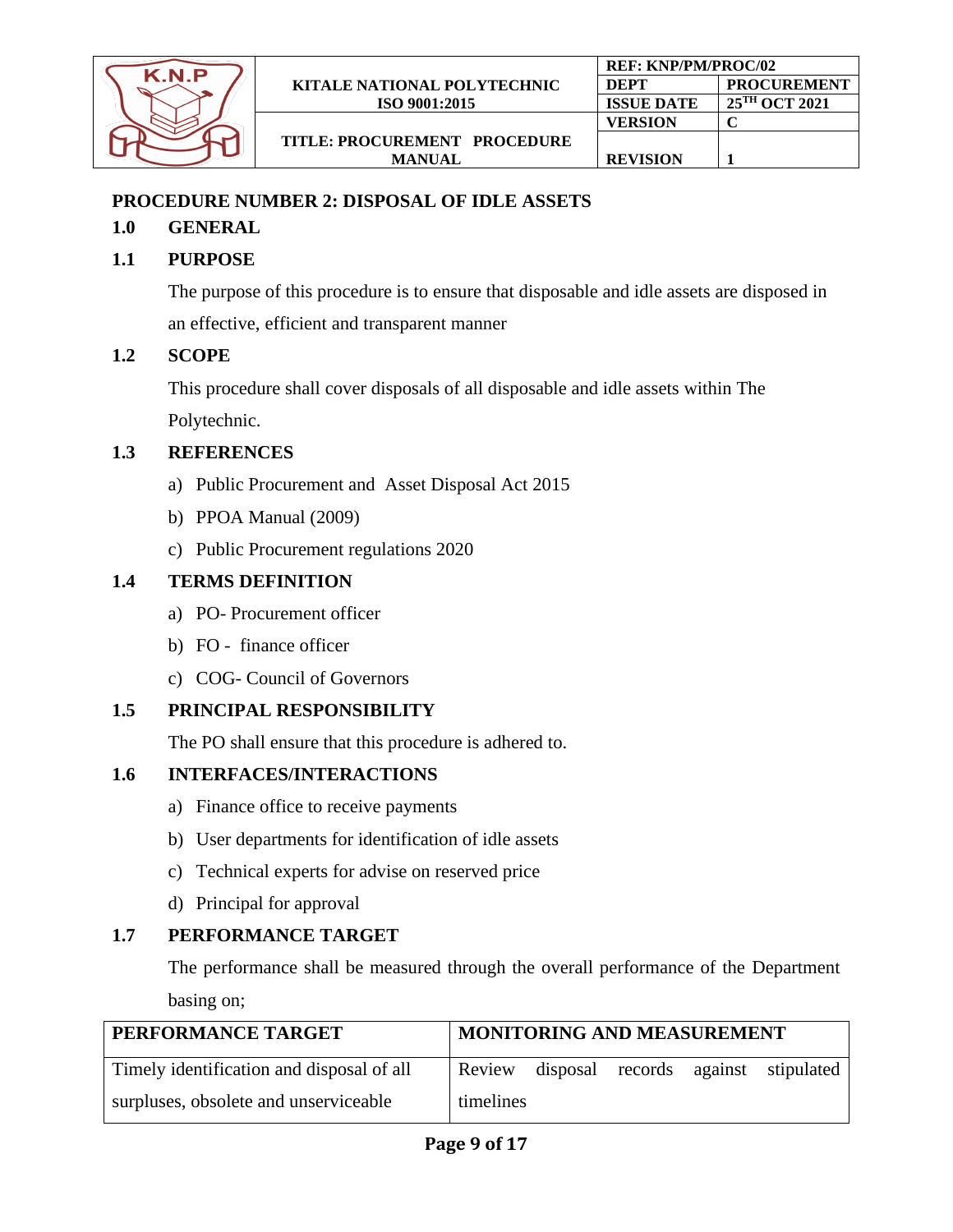

| equipment |                                                                                                                   |
|-----------|-------------------------------------------------------------------------------------------------------------------|
|           | Disposal of all unserviceable/obsolete items   Review the list of unserviceable items against<br>disposal records |

The resources to be used in the process are listed below:-

- a) Computers & printers
- b) stationery
- c) personnel
- d) PPADA 2015
- e) Procurement regulations 2020

#### **1.9 INPUTS AND OUTPUTS**

| <b>INPUTS</b>                       | <b>OUTPUTS</b>                          |
|-------------------------------------|-----------------------------------------|
| Disposal committee                  | Disposal list and recommendation on     |
|                                     | methods of disposal                     |
| Technical expert                    | Reserved price                          |
| List of unserviceable/obsolete/idle | Report of the compiled list items to be |
|                                     | disposed                                |
| <b>PPADA 2015</b>                   | updated inventory                       |

#### **2.0 METHOD**

- 2.1 The PO shall communicate to the user department after the closure of the financial year to identify items due for disposal.
- 2.2 The user departments shall submit the list of item to the PO within 30 days after the close of the financial year for consolidation.
- 2.3 The PO shall submit the consolidated disposal plan to the principal for approval.
- 2.4 Upon approval of the disposal plan the PO shall start the the disposal through the appointed disposal committee.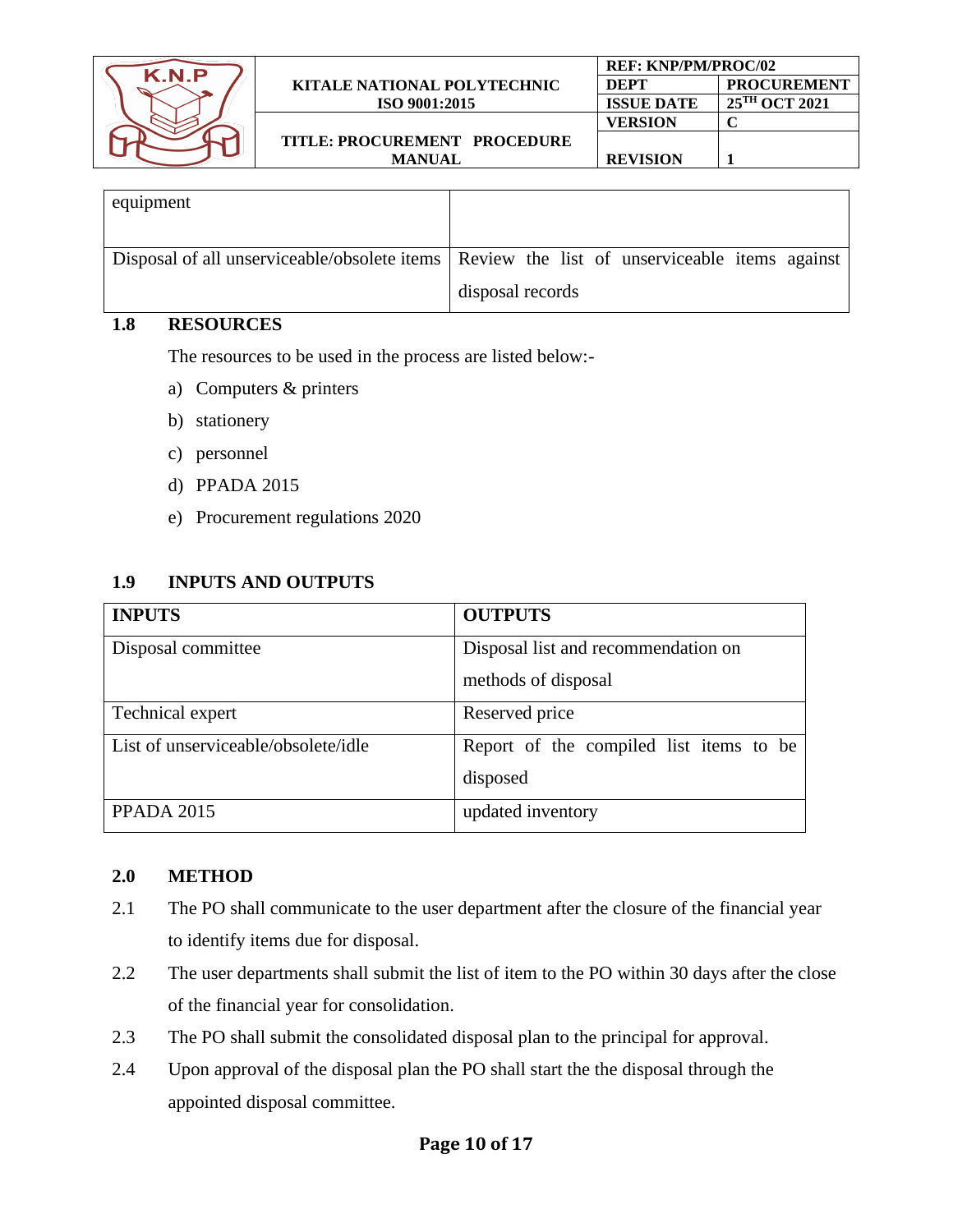

- 2.5 The disposal committee shall recommend the reserved price where technical advise is not required, and recommend the appropriate disposal method to the Principal.
- 2.6 The Principal will consider the recommendations from the disposal committee by approving/rejecting within 14 days after receiving the recommendations. If the recommendations are rejected, the Principal shall return the report to the committee for further consideration.
- 2.7 If the Principal approves the recommendation of the disposal committee, the PO shall initiate disposal process as per the Public Procurement and Asset Disposal regulations 2020. .
- 2.8 Upon disposal, the PO shall prepare a report and forward to the Principal and this procedure shall be deemed complete.

## **3.0 LIST OF APPLICABLE RECORDS/REPORT**

- a) List of idle assets
- <span id="page-10-0"></span>b) disposal report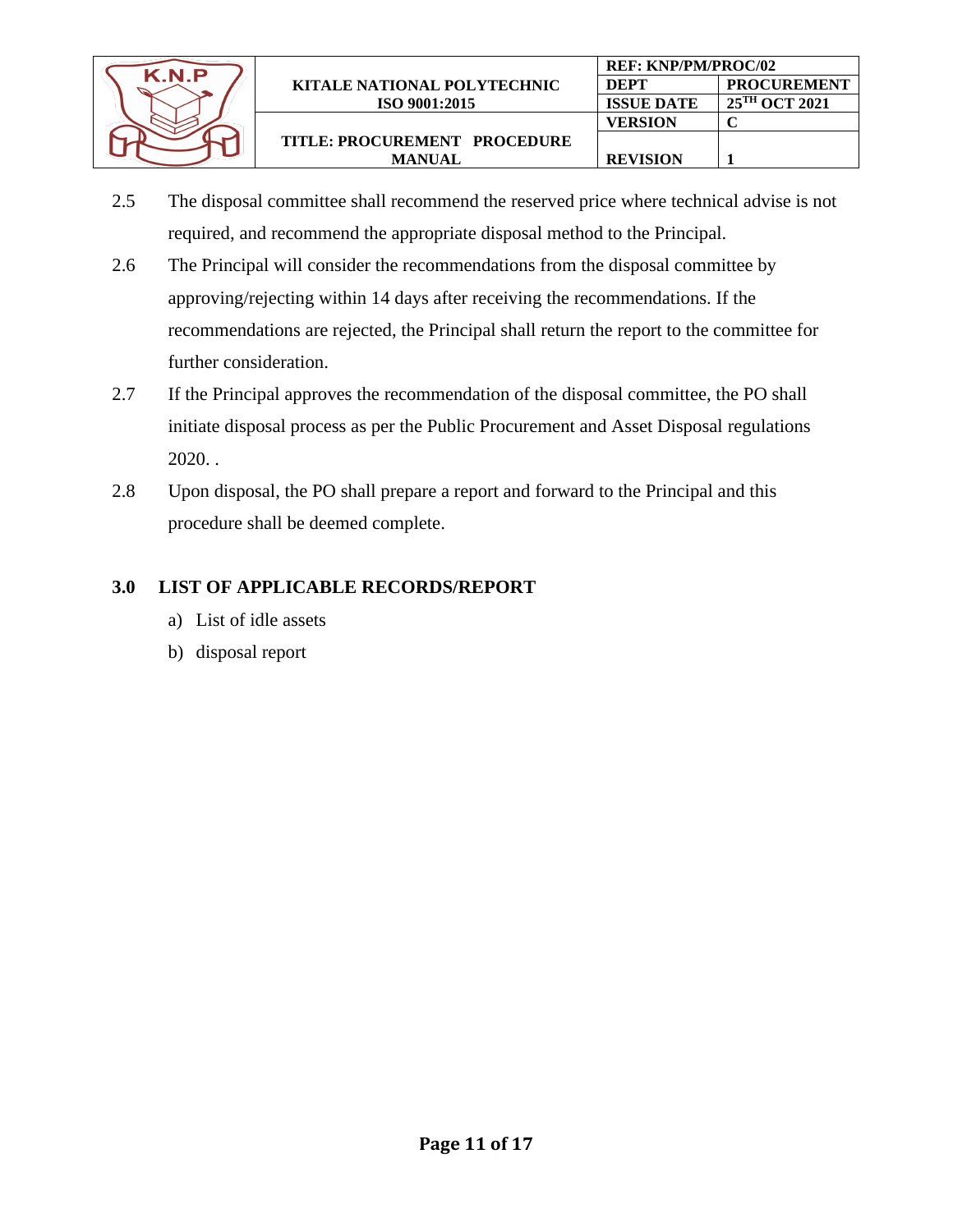

## **PROCEDURE NUMBER 3: REQUISITION**

### **1.0 GENERAL**

#### **1.1 PURPOSE**

The purpose of this procedure is to ensure timely and effective requisition of stocks and items in The Polytechnic.

**REVISION 1**

#### **1.2 SCOPE**

This shall cover the requisition of stocks and items in The Polytechnic.

#### **1.3 REFERENCES**

- a) Public Procurement and Asset Disposal Act 2015
- b) PPOA Manual (2009)
- c) Public procurement & Disposal regulation 2020

## **1.4 TERMS DEFINITION**

- a) P.O Procurement Officer
- b) H.O.D Head of Department
- c) ERP Enterprise Resource Planning System

## **1.5 PRINCIPAL RESPONSBILITY**

The P.O shall ensure this procedure is adhered to.

#### **1.6 INTERFACES/INTERACTIONS**

- a) Finance department to facilitate acquisition of unavailable items
- b) Principal for approval
- c) User department for requisitions and specification

## **1.7 PERFORMANCE TARGET**

The performance shall be measured through the overall performance of the Department basing on;

| PERFORMANCE TARGET                  | <b>MONITORING AND MEASUREMENT</b>      |
|-------------------------------------|----------------------------------------|
| Processing authorized /Approved SOR | review copies of SOR against record of |
|                                     | issuance                               |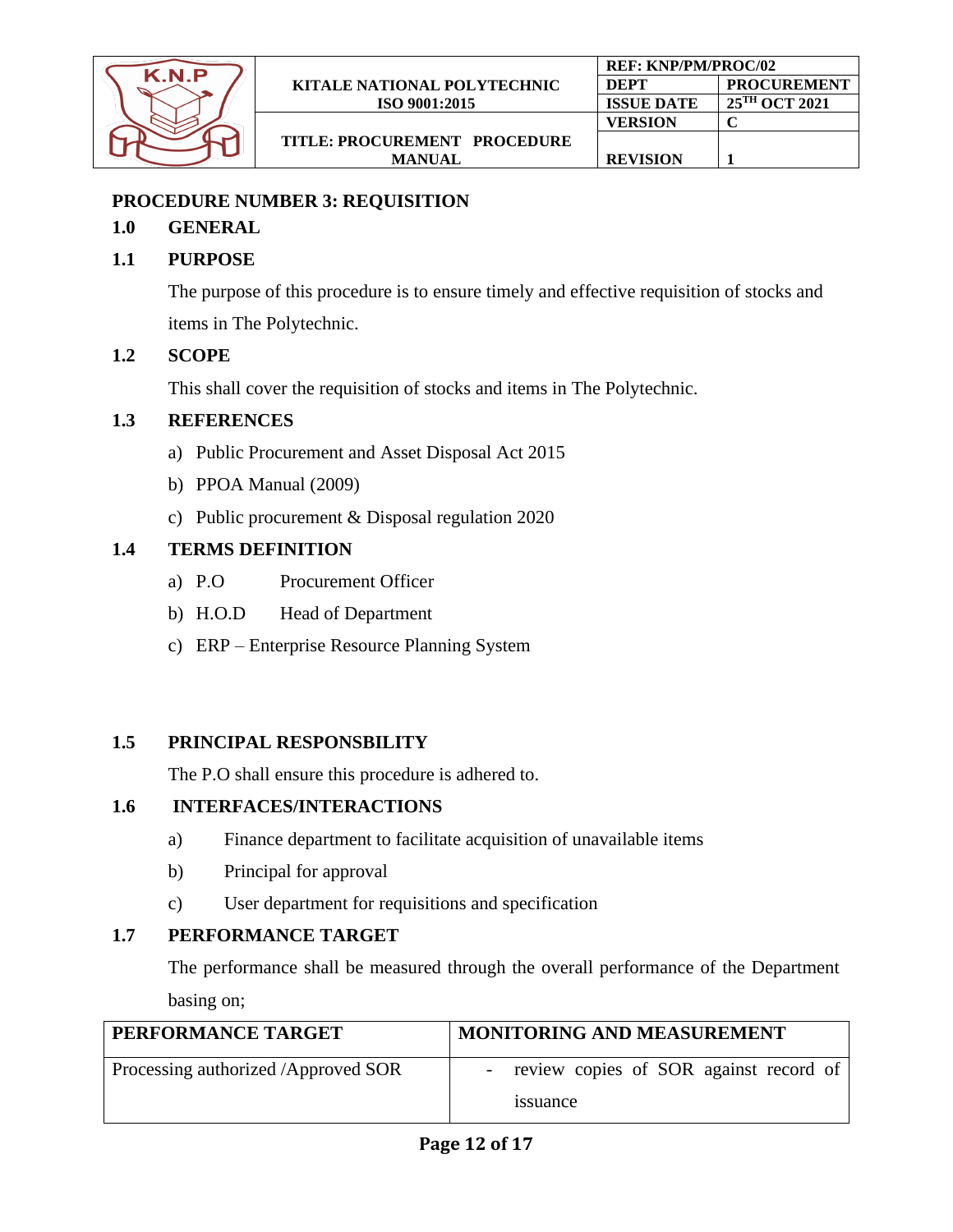| K.N.P                                | KITALE NATIONAL POLYTECHNIC                   |                                         | <b>REF: KNP/PM/PROC/02</b> |                                              |                                           |
|--------------------------------------|-----------------------------------------------|-----------------------------------------|----------------------------|----------------------------------------------|-------------------------------------------|
|                                      |                                               |                                         | <b>DEPT</b>                | <b>PROCUREMENT</b>                           |                                           |
|                                      |                                               | ISO 9001:2015                           |                            | <b>ISSUE DATE</b>                            | 25TH OCT 2021                             |
|                                      |                                               |                                         |                            | <b>VERSION</b>                               | $\mathbf C$                               |
|                                      | TITLE: PROCUREMENT PROCEDURE                  |                                         |                            |                                              |                                           |
|                                      | <b>MANUAL</b>                                 |                                         |                            | <b>REVISION</b>                              | 1                                         |
|                                      |                                               |                                         |                            |                                              |                                           |
|                                      | Obtaining clear specifications from the user  | $\overline{\phantom{a}}$                |                            |                                              | Reviewing complaints from suppliers and   |
| department                           |                                               |                                         |                            | users in regard to specifications            | and                                       |
|                                      |                                               |                                         |                            |                                              |                                           |
|                                      |                                               |                                         |                            | supplied good respectively                   |                                           |
|                                      |                                               | $\overline{\phantom{0}}$                |                            |                                              | Review the date of receipt of the SOR and |
| Timely processing of requisitions    |                                               | the date of issuance against stipulated |                            |                                              |                                           |
|                                      |                                               |                                         | timeliness.                |                                              |                                           |
|                                      |                                               |                                         |                            |                                              |                                           |
|                                      |                                               | $\overline{\phantom{a}}$                |                            | Review complains from users                  |                                           |
|                                      | Ensuring that all requisitions are within the | $\overline{\phantom{a}}$                |                            |                                              | Checking SOR and records of issuance      |
| annual consolidated procurement plan |                                               |                                         |                            |                                              | against departmental procurement plan     |
|                                      |                                               |                                         |                            | submitted for the respective financial year. |                                           |

The resources to be used in the process are listed below:-

- a) Personnel
- b) stationary
- c) Computers and printers

#### **1.9 INPUTS AND OUTPUTS**

| <b>INPUTS</b>     | <b>OUTPUTS</b>                             |
|-------------------|--------------------------------------------|
| Approved SOR      | Issuance of items                          |
| Inventory reports | - List of items issued                     |
| <b>LPO</b>        | updated stores ledger<br>$\qquad \qquad -$ |
|                   | communications                             |
|                   | - Delivery and receiving of items          |

#### **2.0 METHOD**

2.1 This procedure shall start with an officer requesting for a particular item in the ERP system and hence forwarding this request to their respective HOD for approval.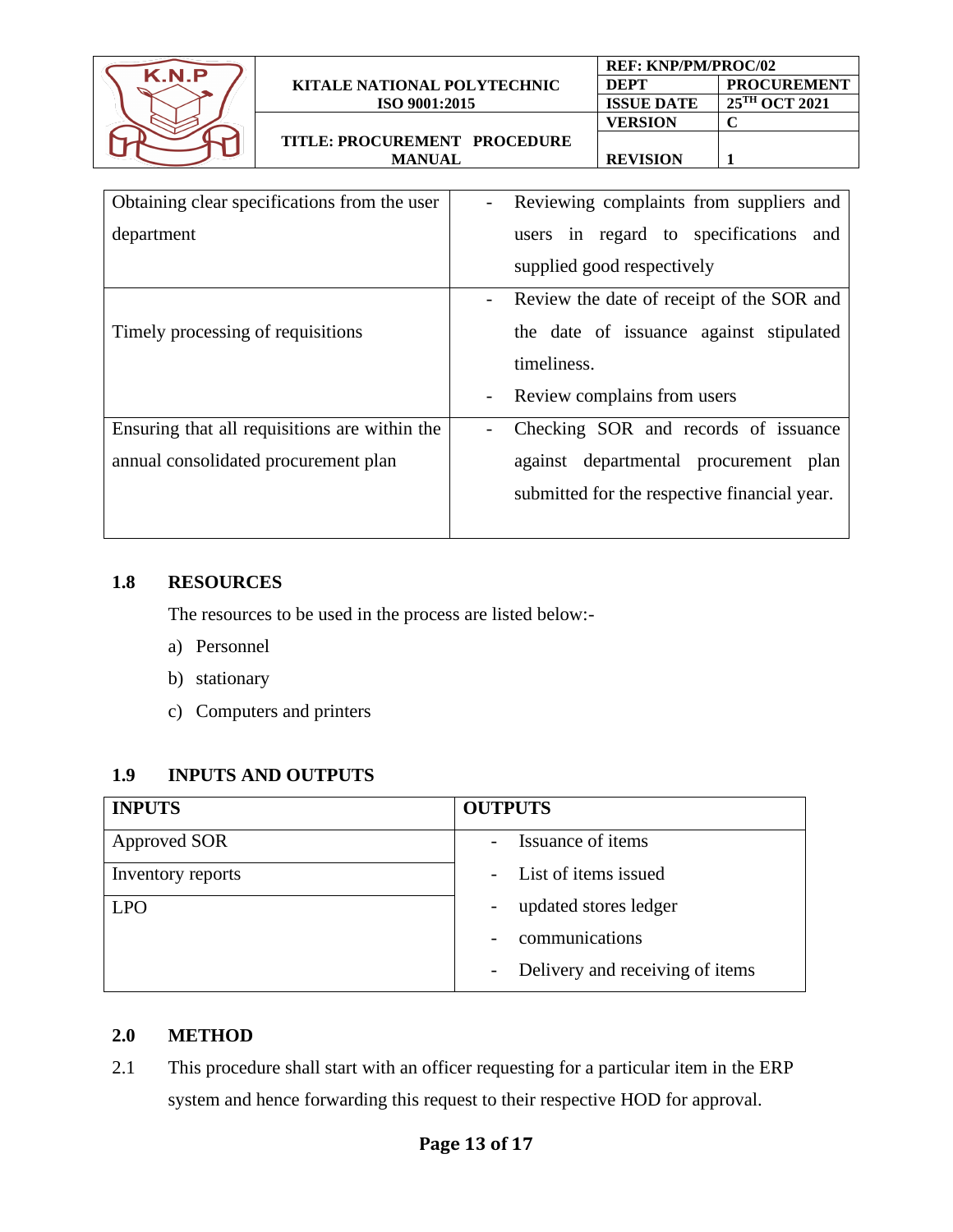

- 2.2 Upon the HOD receiving the request he/she shall approve or disapprove the request as per this criterion
	- a) Consumption rate
	- b) Departmental budget
	- c) Type of stock being requested for
	- d) Urgency of the item being requested for.
- 2.3 In the case of disapproval, the HOD shall communicate back to the staff and give reasons and/ or recommendations as per the internal communication as per the internal procedure in the operations procedures manual within a day of receiving a request.
- 2.4 Upon approval the HOD shall forward the SOR to the PO for further consideration.
- 2.5 upon consideration the PO approves the SOR and forwards it to the FO for consideration. Upon consideration the FO shall forward SOR the Principal for approval and authorization. .
- 2.8 In the case of disapproval the principal shall communicate back to the respective HOD with comments.
- 2.9 Upon approval of the SOR the P.O shall liase with the store keeper to issue the items if they are available in the store, if not the PO shall then raise the LPO/LSO as per the procurement procedure no 1. Upon issuing of the items the process shall be deemed complete.

#### **3.0 LIST OF APPLICABLE RECORDS/REPORTS**

- a) Filled requisition form
- b) Updated stores ledger
- c) LPO/LSO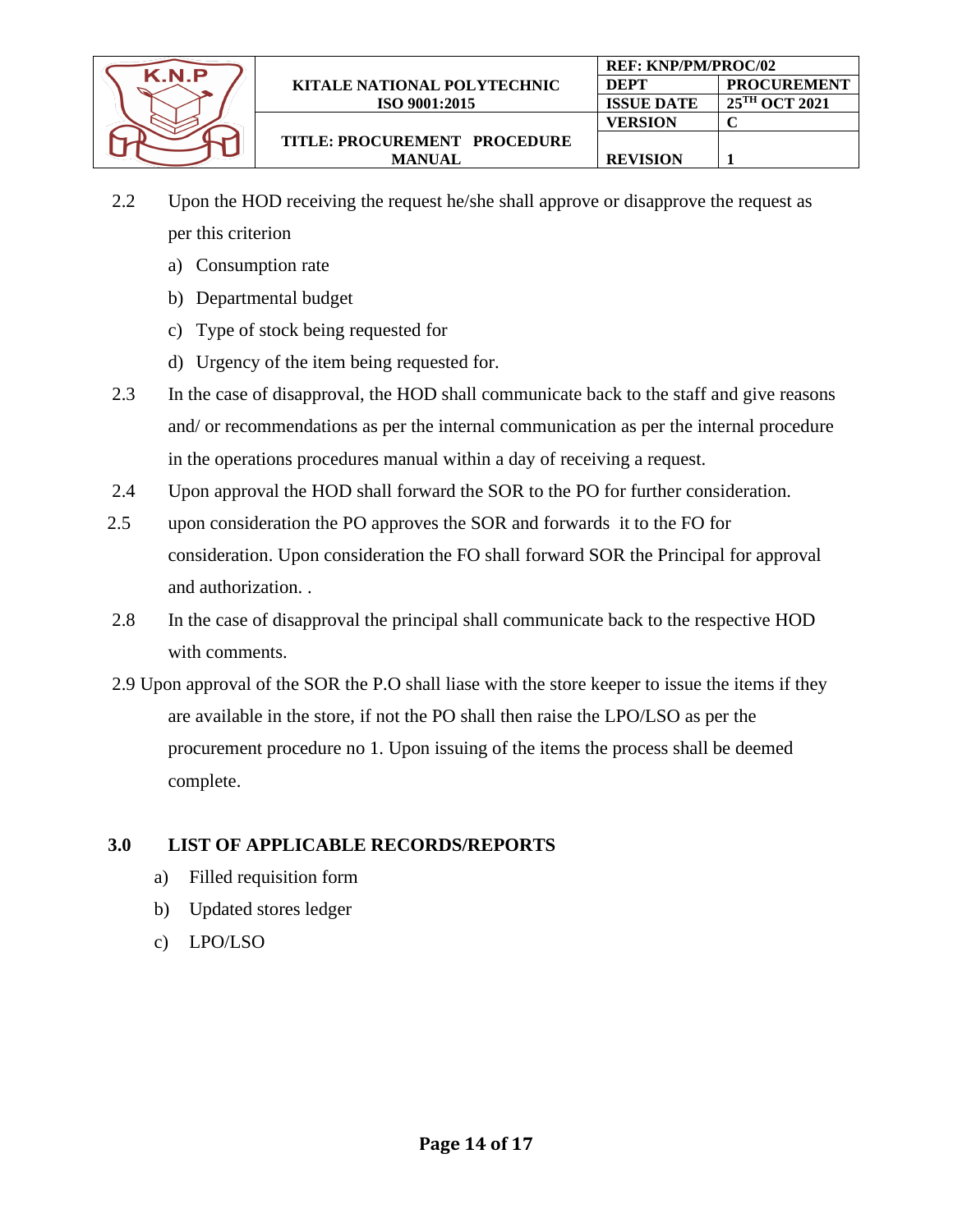

**REF: KNP/PM/PROC/02**

**DEPT PROCUREMENT**

#### <span id="page-14-0"></span>**PROCEDURE NUMBER 4: STOCK TAKING**

#### **1.0 GENERAL**

### **1.1 PURPOSE**

The purpose of this procedure is to ensure that stock taking is carried out in an efficient,

effective, transparent and accountable manner.

#### **1.2 SCOPE**

The procedure shall cover all stock taking in KNP

#### **1.3 REFERENCES**

- a) Public Procurement and Asset Disposal Act 2015
- b) PPOA Manual (2009)
- c) Public Procurement and Asset Disposal Regulations 2020

## **1.4 TERMS DEFINITIONS**

- a) P.O -Procurement Officer
- b) F.O -Finance Officer
- c) D/P -Deputy Principal Administration
- d) C.O.G -Council Of Governors
- e) HOS- Head of Section

## **1.5 PRINCIPAL RESPONSIBILITY**

The procurement officer shall ensure that this procedure is adhered to.

## **1.6 INTERFACES/INTERACTIONS**

- a) HOD,S to organize and co-ordinate the stock taking in the department
- b) Deputy principal administration to administer the exercise

## **1.7 PERFORMANCE TARGET**

The performance shall be measured through the overall performance of the Department basing on;

| PERFORMANCE TARGET                       | MONITORING AND MEASUREMENT                      |
|------------------------------------------|-------------------------------------------------|
| Stock taking to be done within the month | Confirm availability of stock taking report and |
| of December every year                   | adherence to the stipulated timelines           |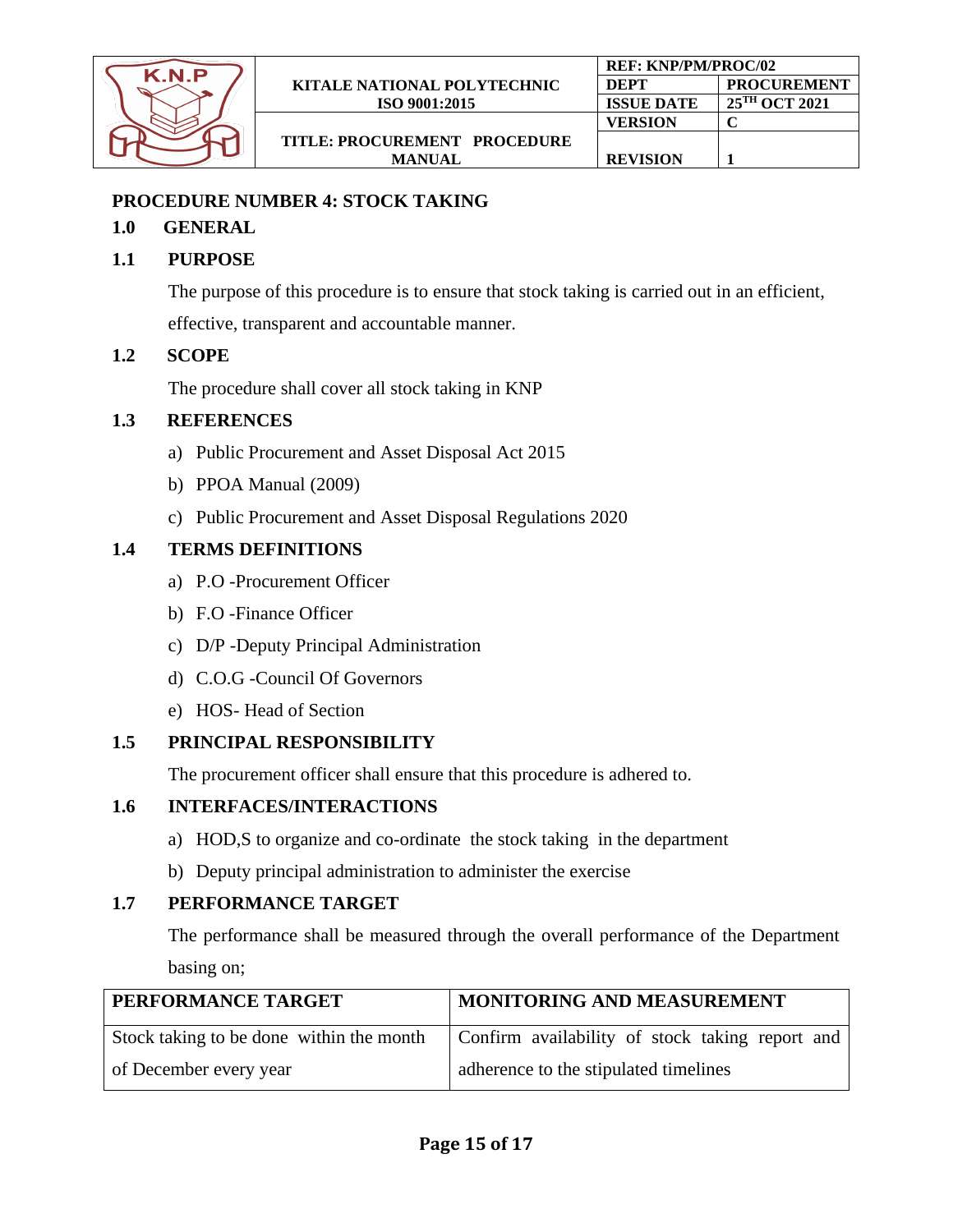| K.N.P | <b>REF: KNP/PM/PROC/02</b>         |                   |                           |
|-------|------------------------------------|-------------------|---------------------------|
|       | <b>KITALE NATIONAL POLYTECHNIC</b> | <b>DEPT</b>       | <b>PROCUREMENT</b>        |
|       | ISO 9001:2015                      | <b>ISSUE DATE</b> | 25 <sup>TH</sup> OCT 2021 |
|       |                                    | VERSION           |                           |
|       | TITLE: PROCUREMENT PROCEDURE       |                   |                           |
|       | <b>MANUAL</b>                      | <b>REVISION</b>   |                           |
|       |                                    |                   |                           |

| To have upto date inventory | Compare the stock taking report and the items in |
|-----------------------------|--------------------------------------------------|
|                             | the inventory/action taken                       |

The resources to be used in the process are listed below:-

- a) Computers & printers
- b) stationary
- c) personnel
- d) PPADA 2015

#### **1.9 INPUTS AND OUTPUTS**

| <b>INPUTS</b>                   | <b>OUTPUTS</b>        |
|---------------------------------|-----------------------|
| Stock sheets                    | communication         |
| Inventory books/ledger balances | - Stock taking report |
| Stock taking schedule           |                       |

#### **2.0 METHOD**

#### **2.1 Annual stock taking**

- 2.1.1 The procedure shall start two weeks before the end of every academic year with the P.O communicating to HODs to carry out stock taking as per internal communication procedure stating the date of the exercise.
- 2.1.2 Upon receipt of this communication, the HOD shall within two days communicate to the departmental staff on when the stock taking shall be carried out and prepare for the exercise.
- 2.1.3 The preparation shall include:
	- a) The HOS and technicians shall ensure that the borrowed equipment and tools have been returned to the respective departments one day before the exercise and also shall return the lent-out equipment and tools.
	- b)Placing the tools and equipment to their respective areas.

#### **Page 16 of 17**